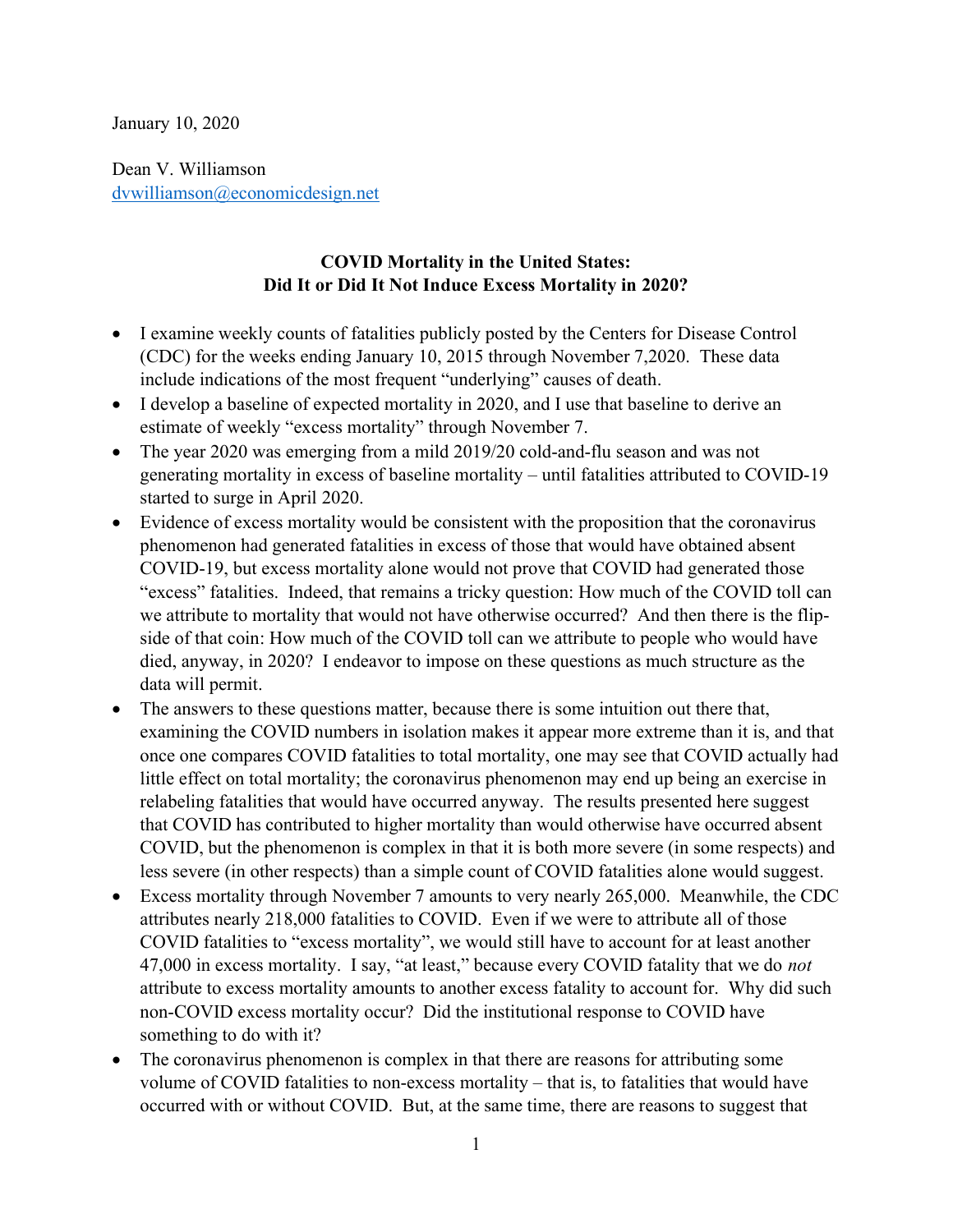some fatalities not attributed to COVID could have been attributed to COVID. The COVID accounting problem is even more complex in that it appears to have induced a non-trivial volume of non-COVID fatalities. Among other things, "too many" fatalities attributed to Alzheimer's disease, dementia and various manifestations of obesity (such as diabetes and hypertension) show up conspicuously in the data just as COVID fatalities started to surge. At the same time, "too few" fatalities attributed to cancers and chronic lower respiratory disease show up.

- The missing cases of cancer and chronic lower respiratory disease (about 15,000) were likely swept up in the COVID fatalities. These missing cases are good candidates for fatalities that would have occurred in 2020 absent COVID.
- The "too many" cases of obesity-related conditions (about 22,000 cases of diabetes, hypertension, and ischemic heart disease) are good candidates for cases that may have been aggravated by COVID infections. Many of these cases may, nonetheless, have been sufficiently severe such that they would still have yielded fatalities in 2020 even absent COVID.
- By March researchers had identified a likely molecular mechanism that would make obese individuals particular vulnerable to COVID infection. Obese individuals maintain larger volumes of adipose tissue, and adipose tissue supports large numbers of ACE2 receptors. Coronavirus is able to latch on to ACE2 receptors and invade cells more efficiently.
- The "too many" cases of Alzheimer's disease and dementia (about 14,000) are good candidates for non-COVID fatalities that could have been avoided but were nonetheless induced by the institutional response to COVID.
- The far "too many" cases of excess mortality not attributed to either the most common underlying causes or to COVID (about 32,000) are also good candidates for fatalities that could have been avoided by better institutional responses to COVID. These 32,000 fatalities might reflect part of the toll imposed by lockdowns.
- Non-COVID mortality tracks the peaks and troughs of COVID fatalities. This is consistent with COVID inducing both direct and indirect epidemiological effects on total mortality as well as inducing indirect effects derived from institutional responses to COVID.
- Excess mortality accounts for nearly 10% of all mortality through November 7.
- Comparisons of COVID-19 to the Spanish Flu of 2018 are irresponsible in that (1) the median age of death attributed to Spanish Flu was 28 whereas the median age of death attributed to COVID is about 80; (2) the death toll from Spanish Flu was a much larger and took away people who, on average, had many decades of life yet to live.
- Results reported here depend on the assumption that the susceptibility of the population to disease and mortality from one year to the next is roughly comparable, but one can imagine that a population emerging from a mild cold-and-flu season, such as the population that entered the COVID pandemic, would be less healthy and more susceptible to COVID. Had the 2019/2020 cold-and-flu season been harsh, the effects of COVID may have been discernibly diminished.
- Total mortality in 2021 may diminish and may trace a trajectory discernibly lower than the estimated benchmark mortality, because COVID will have already taken away the most vulnerable people.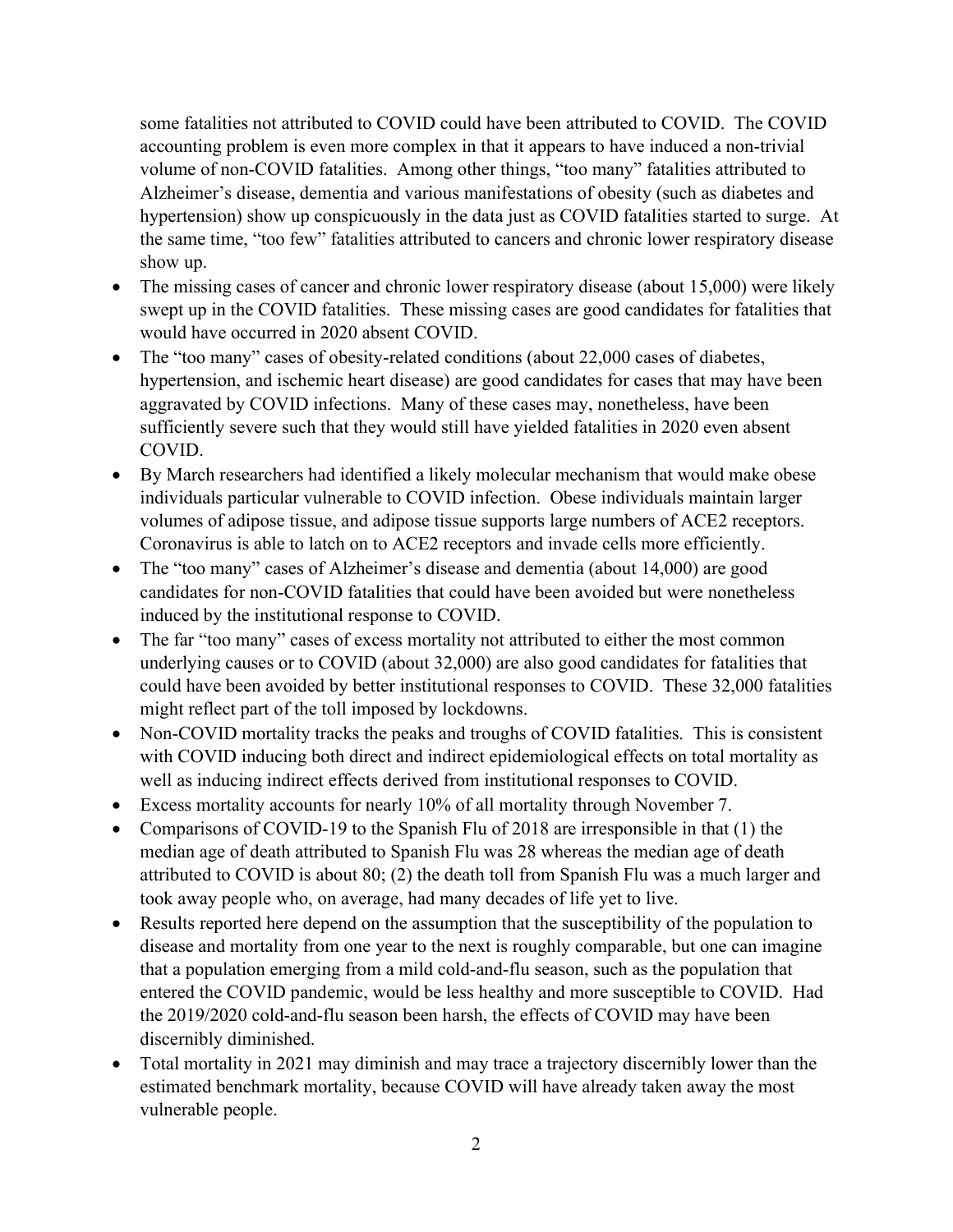In November 2020 John Hopkins University posted a notice about a study that purported to demonstrate that fatalities attributed to COVID-19 have not appreciably contributed to total mortality in the United States. Indeed, the researcher, economist Genevieve Briand, went on to suggest that, during the peak of COVID fatalities in April, an appreciable volume of non-COVID fatalities had actually been attributed to COVID. Among other things, an appreciable volume of fatalities from heart attacks and other circulatory conditions appear to have gone underreported at just the time that COVID fatalities were ramping up. Taken all together, the COVID phenomenon amounted to a relabeling of fatalities that would have occurred in 2020 absent the advent of COVID. Thus, while COVID fatalities might have appeared to spike, total fatalities might not have changed much. One is invited to conclude (it seems) that while the spike in COVID fatalities would appear to be a source of much merited distress, the reality is that a proper accounting of total fatalities shows no appreciable increases. The distress is not merited.

I have not had a chance to see an actual paper, but I had stumbled upon Dr. Briand's video presentation of November 11. The presentation, titled "COVID-19 Deaths: A Look at U.S. Data", is posted here: https://www.youtube.com/watch?v=3TKJN61aflI

I have taken some time to review much the same data that Dr. Briand had secured. Dr. Briand and I both work out of data publicly posted by the CDC. The CDC sits on top of much richer data and would be much better situated to study the effects of COVID-19 on total mortality, but those of us outside of the CDC must venture forth with the data we have, not with the data we wish we had.

In this short note I advance some conclusions, observations and hypotheses that may yet inform further research. I offer conclusions that I think the data can support. I offer observations about patterns in the data that can inform how we think about the processes that generate mortality statistics. I then pose some ideas about how one might expect mortality statistics to evolve over the coming year.

My first conclusion is that it is hard not to discern an effect of COVID-19 on total mortality in 2020. The year 2020 appears to have been emerging from a mild 2019/2020 cold-and-flu season and was on pace to generate nothing more than a baseline count of total fatalities – one cannot discern evidence of "excess" mortality in early 2020 – but in April 2020 that changed. At the same time, however, the mortality data are consistent with what everyone already knows: COVID's toll has been concentrated on people who were already bearing a heavy disease burden. No surprise these people tended to be elderly or otherwise immunosuppressed. Yet, the conclusion that COVID did induce an increase in total mortality would imply that these most vulnerable people would have lived a little longer – but not obviously much longer. How much longer remains a question: one month, one year, two more years in a nursing home?

The data examined here will not support a finely-tuned answer to the question of "How much longer?", but just asking it is important, because it imposes some discipline on our characterization of the burden of the disease on society. Many observers have breathlessly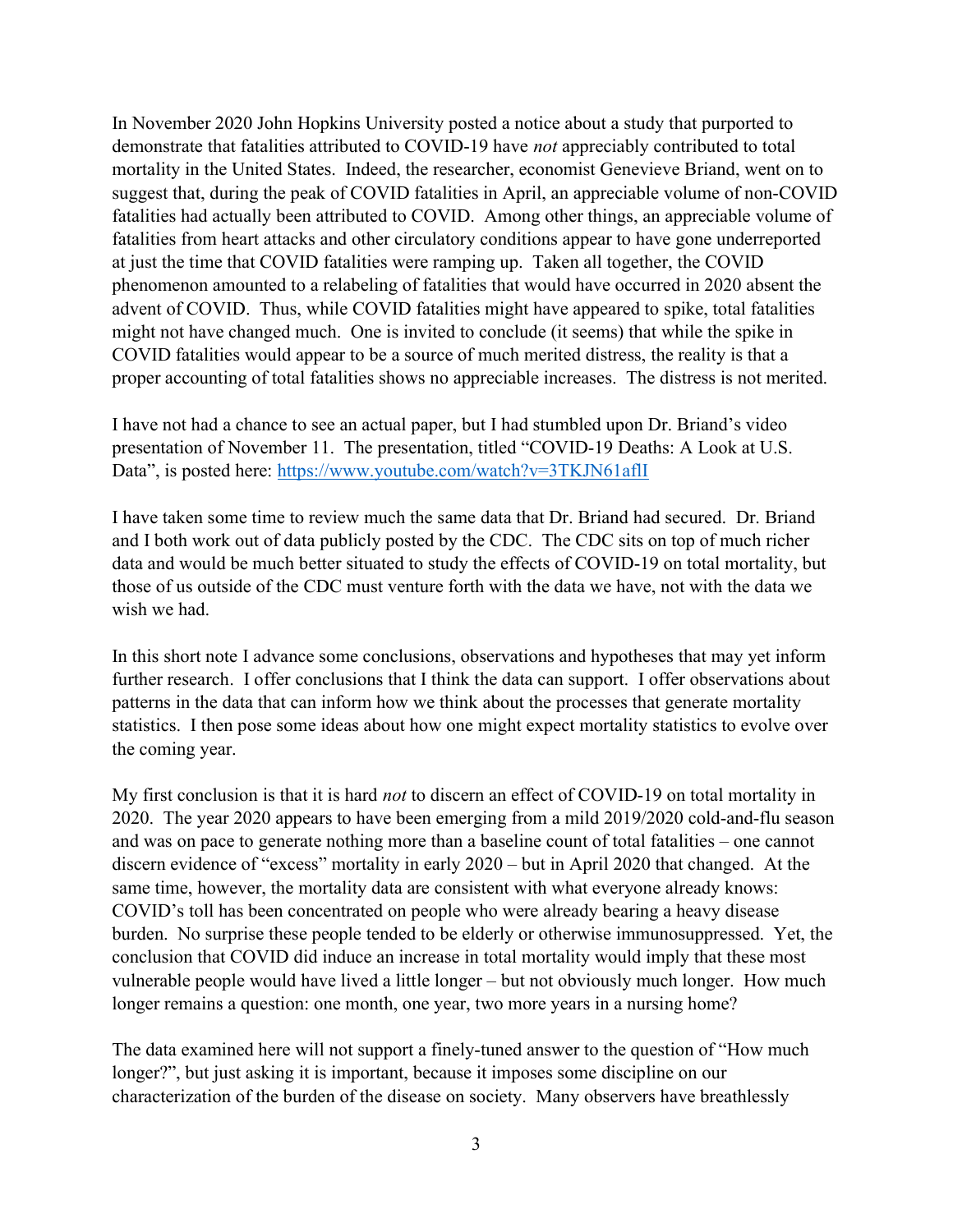compared the coronavirus phenomenon to the Spanish Flu of 1918. The comparison is deeply unserious. The CDC estimates that the Spanish Flu took away about 675,000 Americans. Proportionally, that would come to about 2.3 million Americans in 2020. The greatest part of the tragedy, however, was the fact that the median age of death attributed to the Spanish Flu was about 28. The Spanish Flu took away people just coming in to their physical prime. Indeed, one might be shocked to know that more American soldiers fighting in France in 1918 succumbed to Spanish Flu than had been taken by German bullets and shells. No less shocking is the fact that these young people were the opposite of immunosuppressed. Their strong immune systems induced "cytokine storms", immune responses so strong that the victims ended up drowning in fluids accumulating in their lungs.

Meanwhile, the median age of death attributed to coronavirus is either 79, 80, 81, 82 depending on what country one looks at. (In Italy it's  $82<sup>1</sup>$ ) In all cases the median age of death attributed to COVID-19 is very nearly the median age of death from plain old death. In other words, COVID really is taking away the most vulnerable. Harsh, but not as harsh as Spanish Flu in that the Flu deprived people of decades of life and imposed disability on many of the young survivors. Indeed, the age distribution of COVID fatalities is more forgiving than even that of a harsh flu season in the United States in that the flu will take away a higher proportion of young children – and we do not close schools to accommodate the flu. American soldiers in France and a modest number of young people at home during, say, the 2017/18 cold-and-flu season may have been deprived of 50, 60, 70 years of life. Comparing COVID to Spanish Flu is not helpful.

To recount: COVID has taken a toll of people who yet had some modest amount of time left to live. If all of these people really were on the absolute verge of death – if they were likely to have imminently died anyway – then COVID would have had little or no discernible effect on total mortality. But it has had some discernible effect. The data are consistent, however, with that effect being far less harsh than a simple count of fatalities might suggest. The people who have succumbed to COVID-19 may, on average, have had some time yet to live, but it is not obvious that they would have had much time. Getting a finely-tuned estimate of the time they would have had would at least require a thoughtful accounting of underlying morbidity and age. It is something the CDC would be better equipped to pursue given its superior access to data.

My first observation is that mortality data exhibit obvious seasonality across the most prominent causes of death. That alone might strike one as a little surprising. Why, for example, should cancers exhibit seasonality? More striking, however, is the fact that seemingly distinct causes of death exhibit much the *same* seasonality. Respiratory conditions like flu or pneumonia may exhibit certain expected seasonality with deaths rising in the colder seasons and retreating in the warmer months. But deaths attributed to circulatory events (heart attacks, strokes and such) exhibit the same seasonality. Even cancers exhibit the same seasonality albeit less dramatically.

<sup>&</sup>lt;sup>1</sup> As of December 16, 2020: https://www.epicentro.iss.it/en/coronavirus/bollettino/Report-COVID-2019\_16\_december\_2020.pdf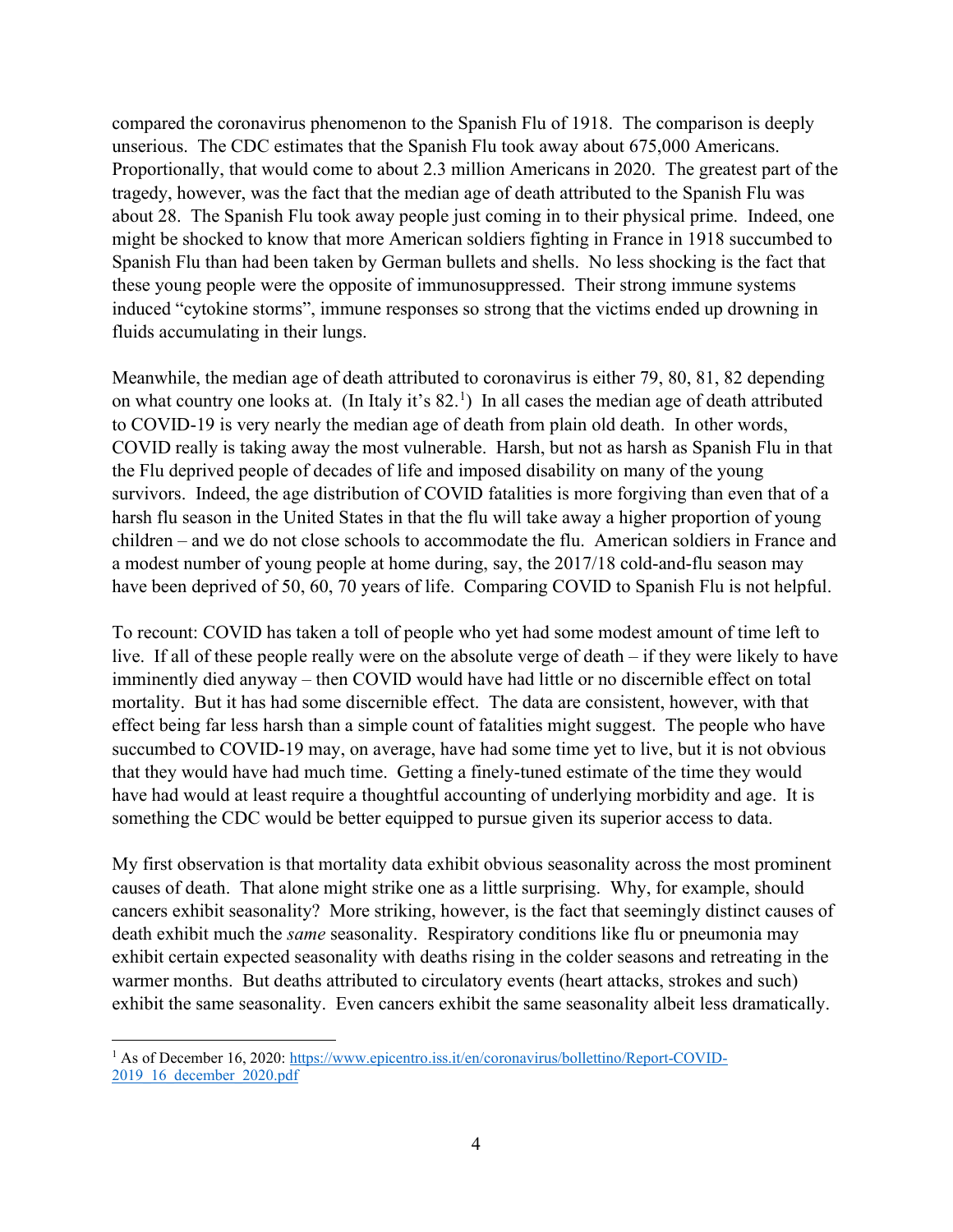One thing one can get from this is that a salient aspect of old age is immunosuppression. Even cancers reflect immunosuppression. Before effective treatment protocols for HIV became available, the people who acquired AIDS – Acquired Immune Deficiency Syndrome – did not die from AIDS. Not directly. They succumbed to opportunistic infections and unusual cancers. And this raises a question about how we should account for fatalities induced by AIDS. Did a person die of AIDS or from Kaposi sarcoma (a cancer)? Alternatively, did that person succumb to an unusual pneumonia? More technically: Did health practitioners indicate such cancers or pneumonia as the "underlying" causes of death, or did they indicate AIDS? It is no accident that the medical field innovated concepts like "AIDS related cancers". Assigning causes of death is an imperfect business.

The CDC data assign "underlying" causes of death to fatalities corresponding to the most common causes of death. Underlying causes are not always specified. I indicate those unspecified cases as "All Other". The average age of people succumbing to "All Other" causes would surely be lower than those of people who had succumbed to the most common causes, but the data do not afford a test of such an hypothesis.

The data are consistent with the idea that that people, immunosuppressed or not, are under more duress in the colder months. Immunosuppressed individuals, already under the duress of dealing with heart conditions or other conditions, find themselves under even more duress. They get a bad cold, and the added stress of the infection kills them. The cold may induce a heart attack. But, if we are to assign a single mode of death, what should it be? A generic diagnosis of "old age" would have something to recommend it insofar as one could credit death to immunosuppression. Immunosuppression would also account for the tight correlation of the frequency of seemingly disparate modes of death.

On to the data: I build up results through a series of graphs. The first represents total weekly mortality in the United States for weeks ending January 10, 2015 through November 7, 2020. I ignore data available after November 7, because they appear incomplete as of the writing of this note.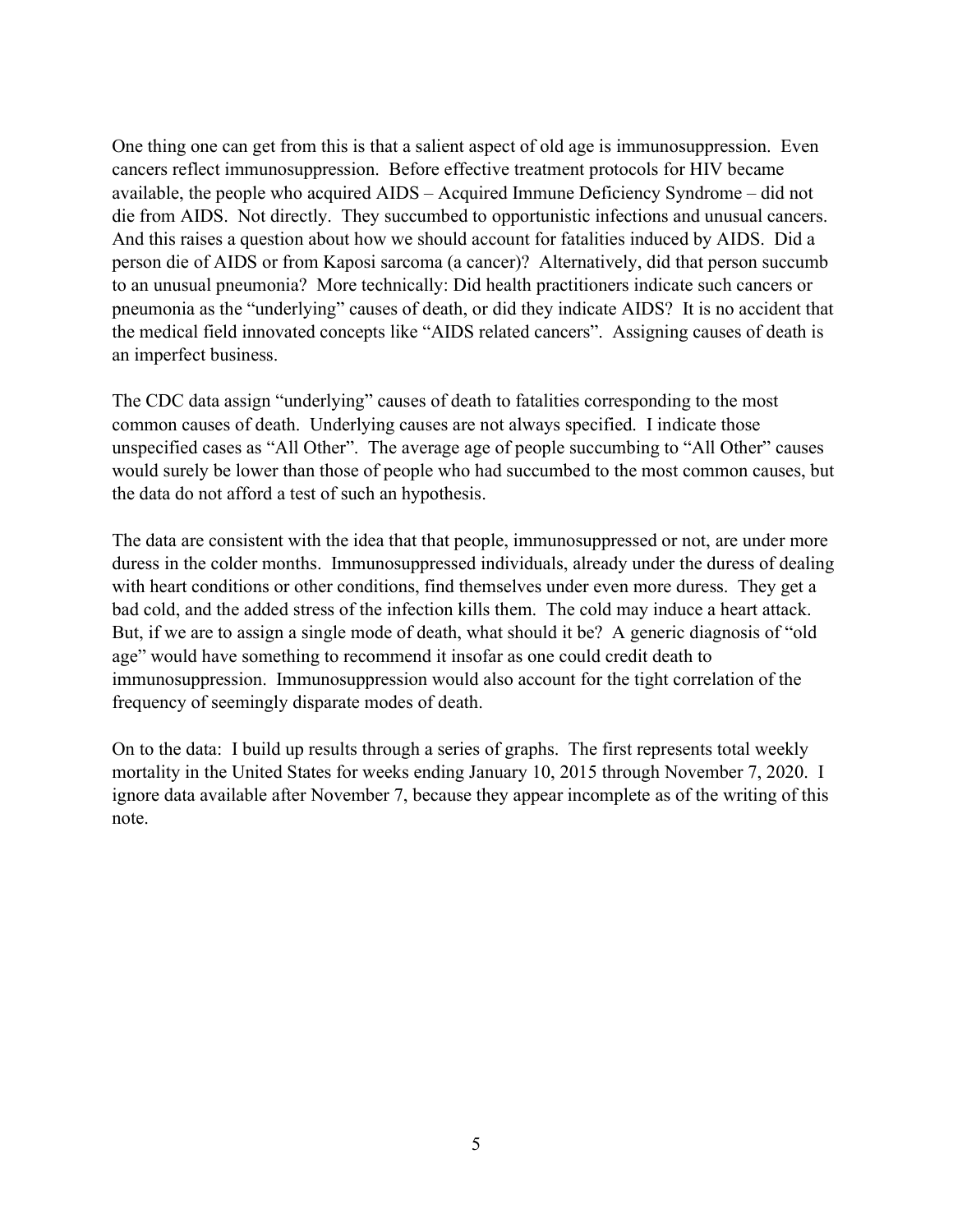

What would a Martian just landing on Earth today make of this graph? Visual inspection alone reveals obvious seasonality in the data. Fatalities peak during "cold-and-flu season" and moderate through the warmer months. The living is easier in summertime with fatalities in each year coasting to a nadir in August. Mortality tends to peak in January. That peak can be conspicuous, as in January 2015, January 2017 or January 2018. In contrast, the cold-and-flu seasons of 2015/16, 2018/19 and even 2019/20 do not exhibit conspicuous peaks. Meanwhile, the year 2020 does stand out in that the 2019/20 cold-and-flu appears to have been modest, but mortality then spiked in April 2020. This spike is the first discernible evidence of COVID-19.

Mortality exhibits two conspicuous peaks in 2020, in April and then again in August. It increases again coming in to November. In August one might have expected total weekly fatalities to have settled on a seasonal nadir a little over 50,000. Instead, fatalities peaked at nearly 65,000 in April. Something was happening.

Absent the advent of the coronavirus phenomenon, what would total mortality have looked like to date in 2020? I would affirmatively suggest that the data can support the crafting of a benchmark against which one might contrast the recent and short experience of COVID-induced mortality. Specifically, I use the pre-COVID data to craft a benchmark that accommodates the seasonality of mortality processes and makes some accommodation for at least one dynamic aspect of the mortality process, population growth. The idea is that, so long as the profile of age and morbidity in the population is comparable for one year to the next, then total mortality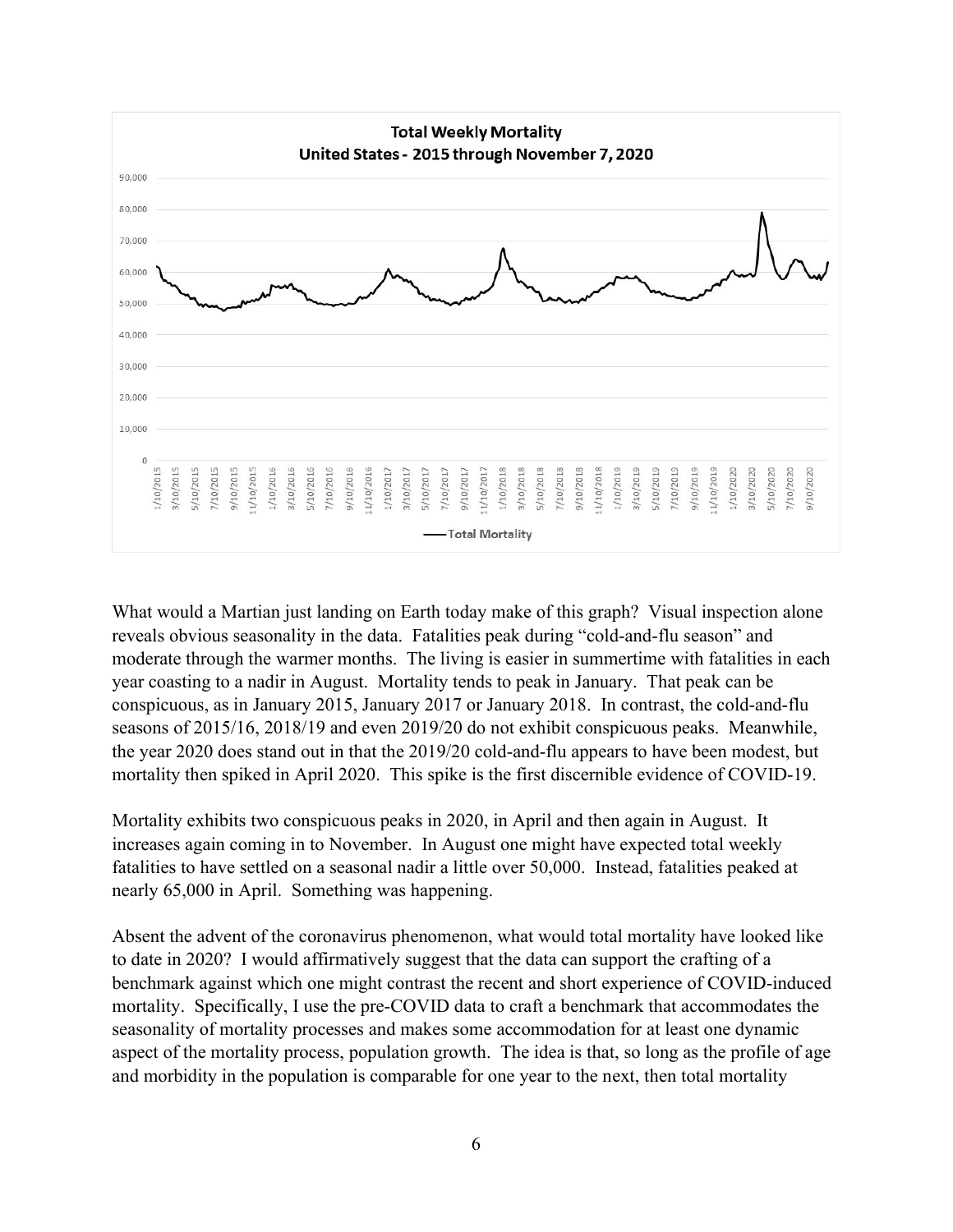should roughly track changes in population. As a rough approximation, such an assumption might be reasonable. I revisit this issue further below.

I crafted a benchmark based on a non-linear regression that accommodated seasonality in a mechanical way: it includes of sine wave. Accommodating a sine wave requires the inclusion of three variables, one each to accommodate a good fit for amplitude, frequency and a phase shift. The regression does not include any explicitly dynamic components. (It features no lagged variables or lagged error processes). It amounts to a purely descriptive exercise. But, does it fit the pre-COVID data well, and does it provide a plausible benchmark against which to contrast six months of COVID experience? I would suggest, yes.

I fit the following equation to weekly data for the weeks ending January 10, 2015 through November 7, 2020:

Total Mortality<sub>t</sub> =  $\alpha$  +  $\theta$ Population <sub>year</sub> +  $\beta$ t +  $\gamma$ Population <sub>year</sub> sin  $((\delta + \sigma t) \frac{2\pi}{365.2422}) + \varepsilon$ <sub>t</sub>

where  $t =$  week ending date and Population is indicated by year.

Given the scaling factor  $\frac{2\pi}{365.2422}$ , one can expect the estimate of the frequency coefficient  $\sigma$  to be very close to 1. (The 99% confidence interval of the point estimate is [0.9925 – 1.0103].) The phase shift coefficient δ will indicate the phase shift enumerated in days. (It shifts the curve 56 days left of January 1, 2015. The curve thus hits inflection points roughly in early November and early May.) The term  $\gamma$ Population <sub>year</sub> accommodates the prospect that the amplitude of the sine wave will increase as population increases. It captures a difference between maximum weekly mortality and minimum weekly mortality of about 8,000 in a given year.

I append the mortality benchmark to the following graph: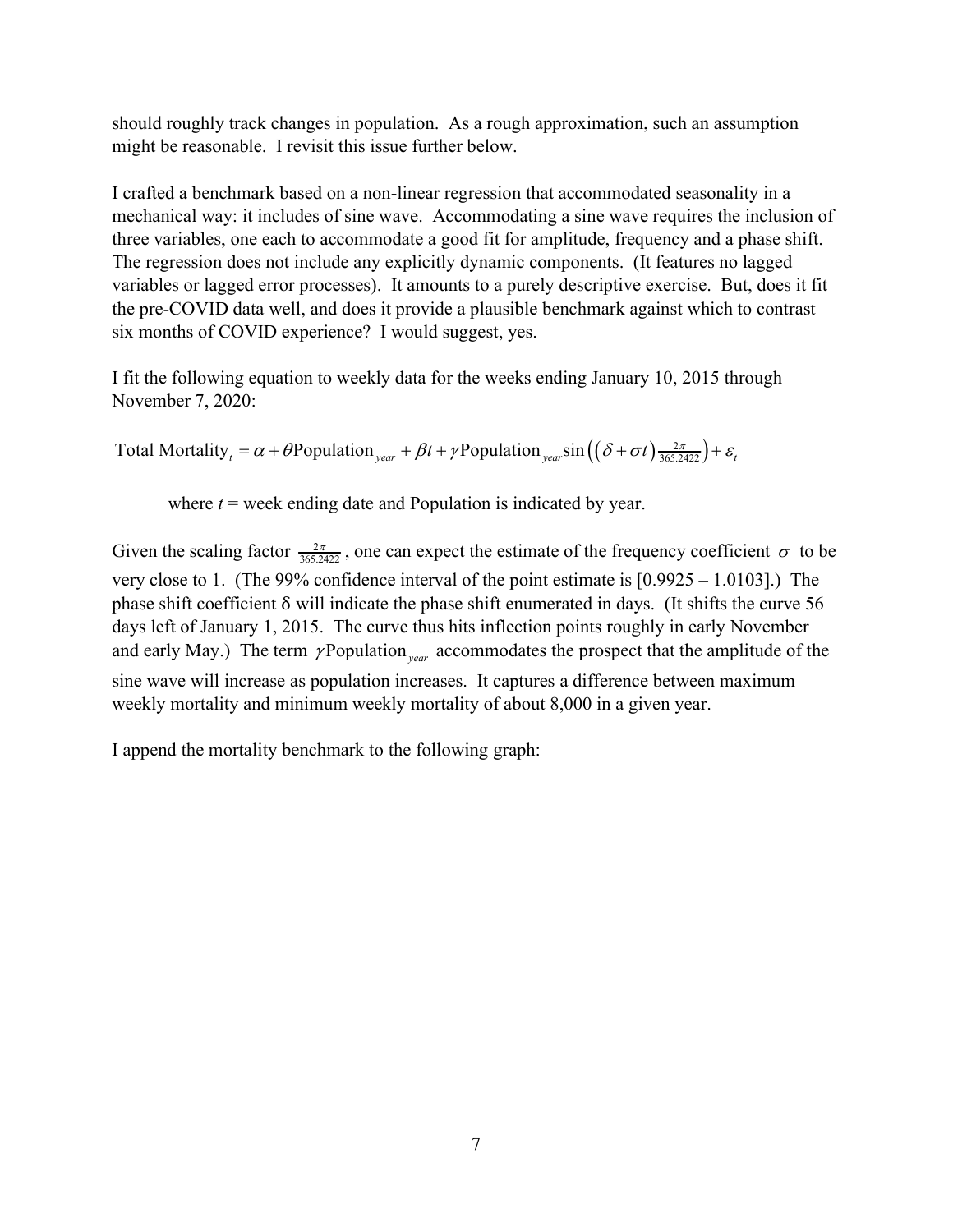

The benchmark does not capture spikes such as the spikes in January 2015, January 2017 or January 2018, but it does capture the seasonal trend, and it goes some way toward capturing population growth. The value of the benchmark, however, is in its contrast with actual mortality after the advent of COVID. The extent to which actual mortality exceeds the benchmark constitutes a measure of "excess mortality". The 2017/18 cold-and-flu season featured an episode of excess mortality. (Excess mortality exceeded 33,000 in the three months December 2017 through February 2018.) The COVID experience has induced a more severe episode of excess mortality in 2020. In other words, the COVID experience really does appear to have induced mortality in excess of what one might have expected were 2020 to have proceeded unperturbed from its modest cold-and-flu season early in the year. But 2020 was perturbed, and that perturbation (COVID-19) shows up conspicuously in the data. Even so, COVID is not a great plague like the great plagues of the  $14<sup>th</sup>$  or  $17<sup>th</sup>$  centuries. Those *actually* great plagues could take away well more than half of a population over a sequence of a few years.

I note that the population that entered April 2020 may have been particularly susceptible to COVID. That population was coming off of a sequence of two mild cold-and-flu seasons. The population would thus enter April 2020 both older and sicker than a population that would have had to put up with harsher cold-and-flu seasons in 2018/19 and 2019/20. One would need access to richer data in order to craft controls for changes in the underlying susceptibility of the population to infectious disease from season to season. All of the results reported here thus depend on the assumption that populations from one year to the next are comparable. But, given the (likely) prospect that the population entering April 2020 was sicker than the populations of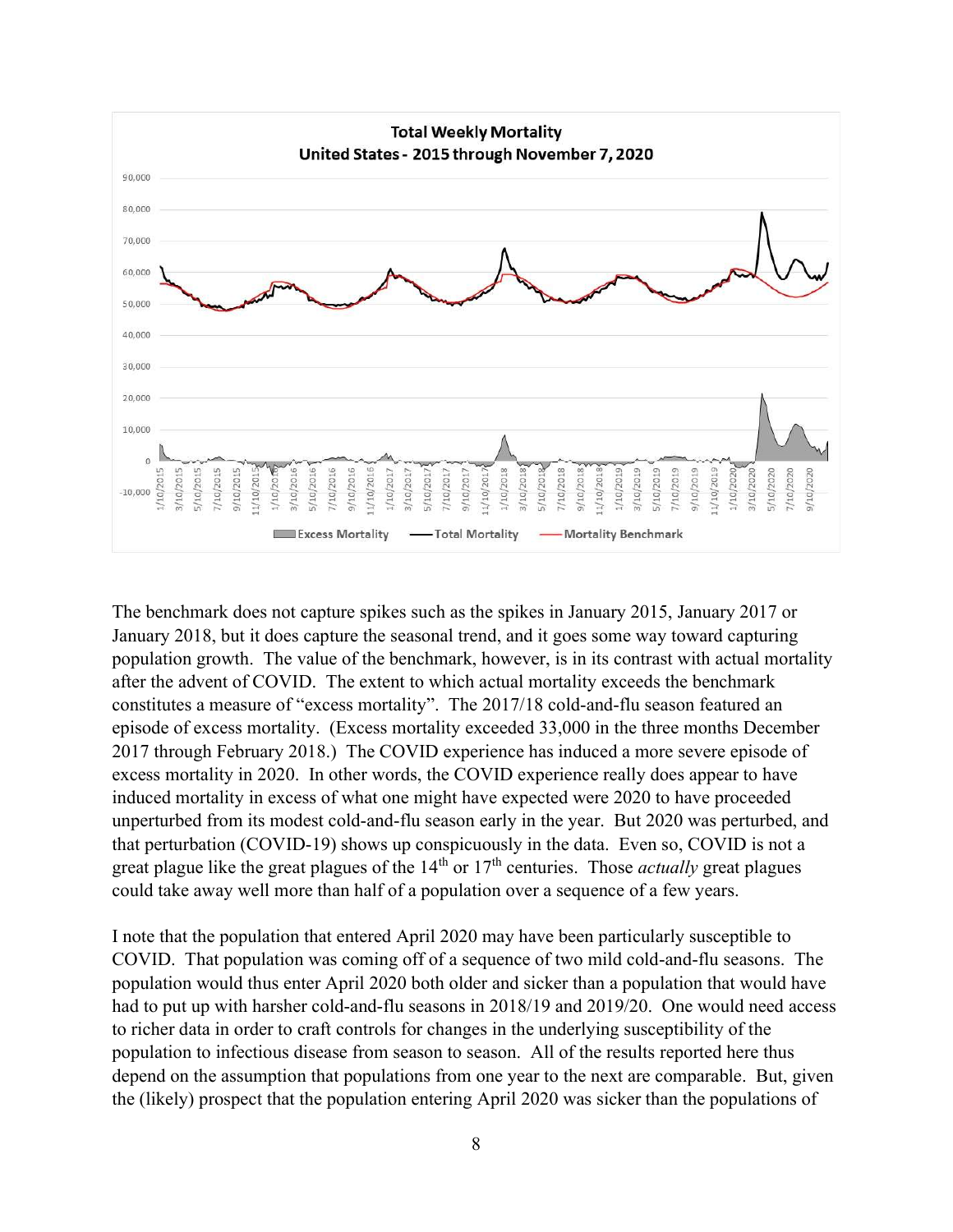2019 and (especially) 2018, the results will appear worse than they would otherwise have been. One could suggest that fuel for the fire had been building up for two years.

Conspicuous or not, the COVID phenomenon is not the great plague that journalists or even the experts in government would make it out to be. The gap between the benchmark and mortality during the COVID episode through November 7 represents 264,665 fatalities. Given it appears that 2020 was on track to be a mild year, one can reasonably argue that one can attribute all of those 264,665 fatalities, directly or indirectly, to the coronavirus experience. It turns out, however, that only 217,931 of those fatalities have been attributed directly to COVID. Another 46,734 in excess fatalities remain unaccounted for. It is numbers like this 46,734 that provide some basis for speculation that individuals and governments made adaptations that induced harm that compounded the COVID toll.



One can see these excess mortality numbers in the following graph:

This graph features total mortality and benchmark mortality (as above), but it also features total mortality less mortality attributed to COVID (Total Mortality less "Underlying" COVID). Note that there is a gap between the benchmark mortality and Total Mortality less "Underlying" COVID. That gap represents the 46,734 in excess fatalities not attributed to COVID. (Let's call them "excess non-COVID fatalities".)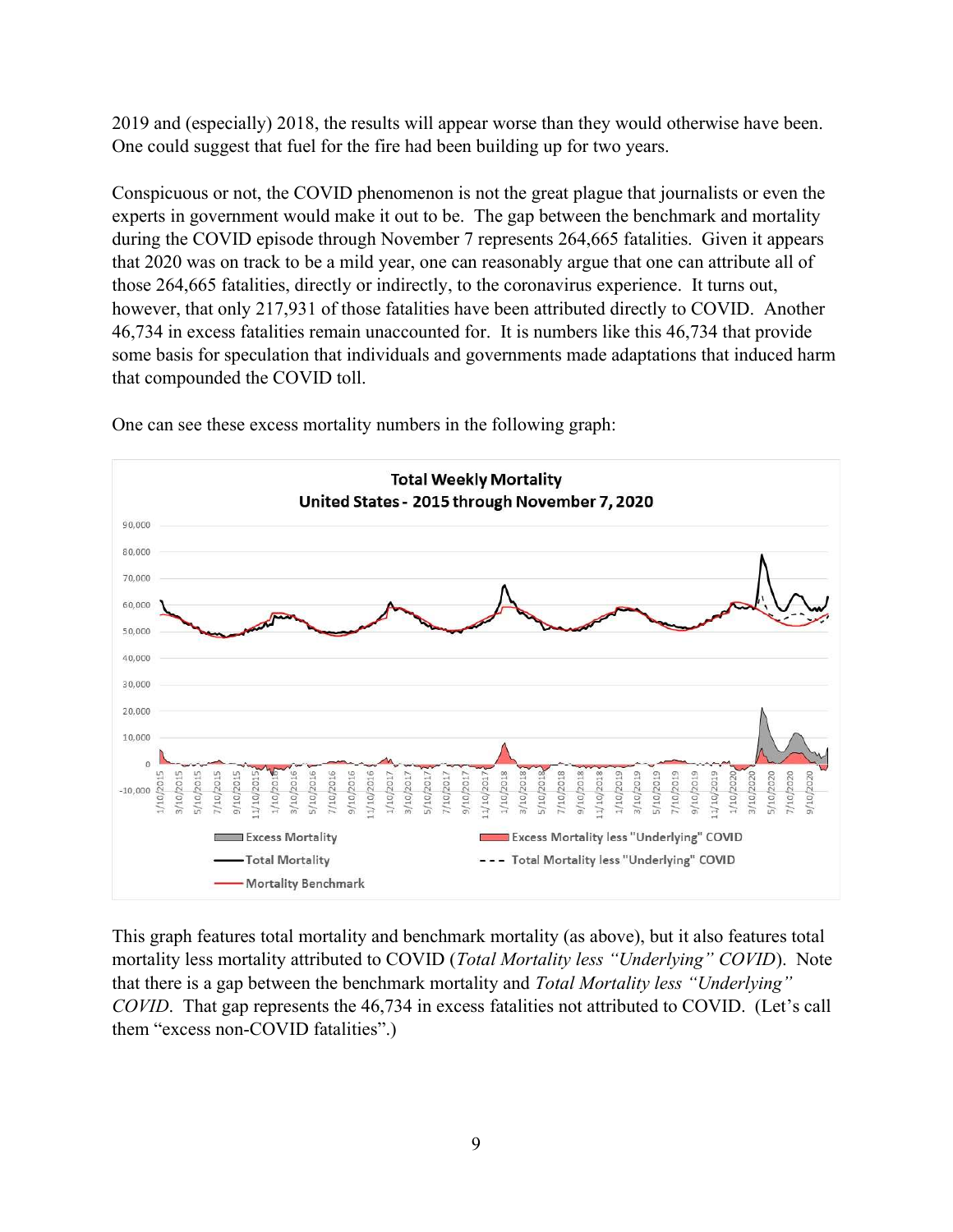What is going on? The CDC reports total mortality and mortality to which COVID is indicated as the "underlying" cause. With benchmark mortality in hand, one can then do some simple accounting and generate these three numbers:

| Total Mortality in 2020 through November 7 | 2.724.744 | (A) |
|--------------------------------------------|-----------|-----|
| Total Mortality less "underlying" COVID    | 2.506.813 | (B) |
| Benchmark Mortality                        | 2.460.079 | (C) |

From these three numbers we can generate three differences:

| <b>Excess Morality</b>     | 264,665 | $(A-C)$   |
|----------------------------|---------|-----------|
| Died by COVID              | 217.931 | $(A - B)$ |
| Excess Non-COVID Mortality | 46.734  | $(B - C)$ |

The numbers imply that COVID had a discernible effect; it is not the case that COVID fatalities supplanted fatalities that would have otherwise happened on a one-for-one basis. But has COVID displaced some fatalities, and, if so, did it displace a large volume of fatalities? Posed differently: Does most excess mortality indicate mortality that would have occurred absent COVID?

The numbers presented thus far do not provide a basis for anything but speculation, but the CDC data do offer a little more detail that we can use to frame, if not definitively answer, these questions. (More on that imminently.) But, note what else is going on in the graph. Non-COVID fatalities track the ebb and flow of COVID fatalities. Might that not strike one as strange or, at least, as surprising? Two rationalizations would seem obvious. First, some observers have suggested that COVID might indirectly induce non-COVID fatalities were people to forego the healthcare that they would regularly and otherwise secure. They might neglect to secure care, because healthcare providers had denied them care (in order to "flatten the curve" – that is, to preserve capacity to accommodate a prospective surge in demands for COVID care), or they themselves might have been too afraid to venture out of the house to healthcare facilities to secure care. Another rationalization would be that many of these non-COVID fatalities were actually "with COVID". Specifically, individuals may have been infected; the extra immunological strain of the infection may have aggravated other conditions; actual COVID infections may have ultimately contributed to many fatalities without being identified as the principal, "underlying" cause of fatality.

One way to impose some structure on the question of how many fatalities were displaced by COVID would be to look at the frequencies of other modes of "underlying" causes of fatality. Evidence that certain modes of fatality appear under-represented in 2020 would be consistent with the COVID toll having subsumed fatalities that would have occurred even in the absence of COVID. At the same time, evidence that certain modes of fatality appear over-represented in 2020 could invite a few interpretations: Again, COVID may have aggravated certain pre-existing conditions and contributed to mortality; people may have failed to secure care that they would otherwise have secured; institutional responses to COVID (lockdowns and such) may have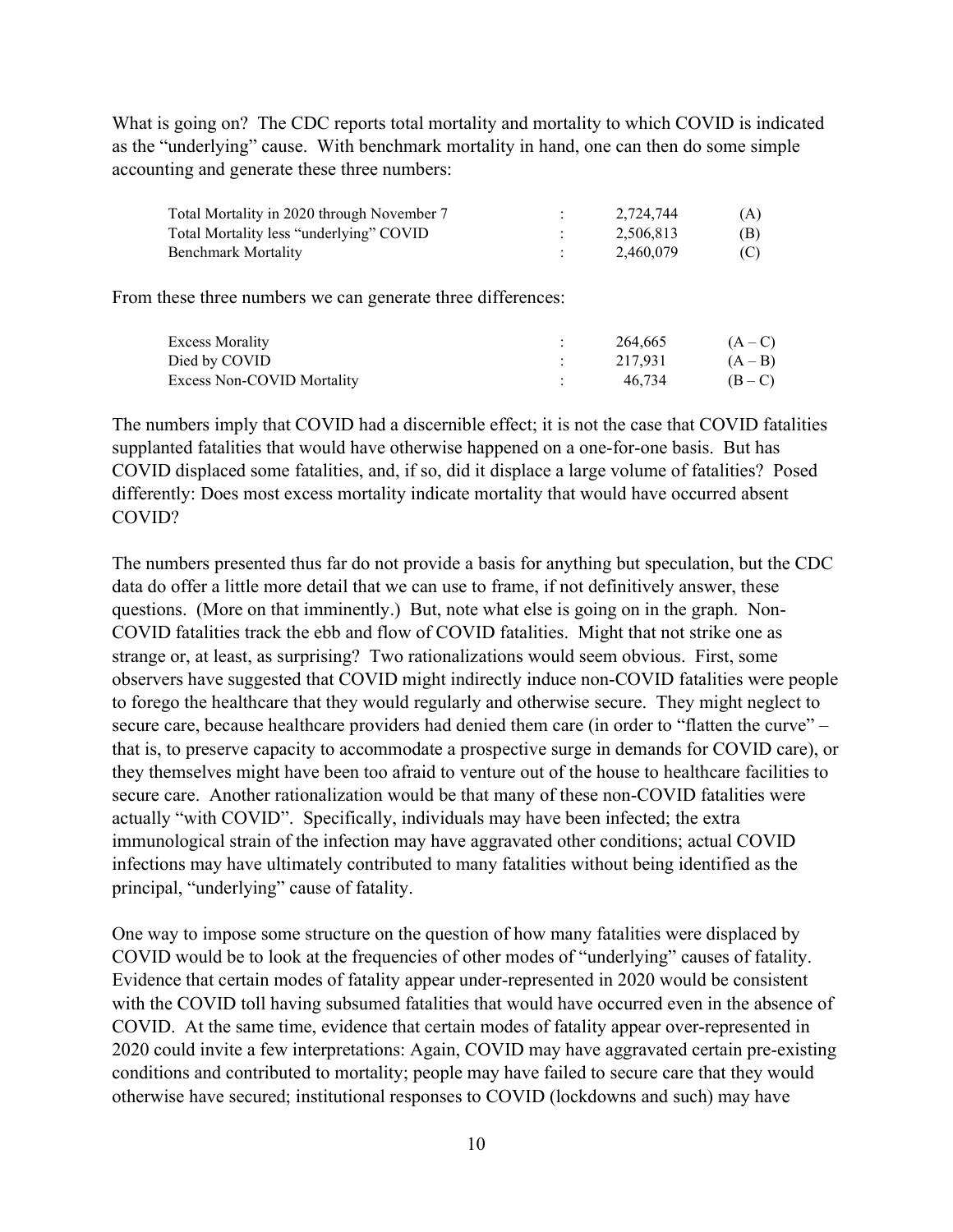induced a host of fatalities that would have otherwise occurred. I will suggest that the CDC data exhibit patterns consistent with each of these three hypotheses.

I examine many of the disease categories that the CDC data indicate as the most prominent "underlying" modes of fatality. (See the following graph.) No surprise these modes comprise the conditions that generally befall the elderly and the immunosuppressed. These categories include a host of (mostly circulatory) conditions associated with obesity. These include hypertension, ischemic heart disease (hardening of the arteries that sustain the heart), and diabetes. Other prominent categories include Alzheimer's disease and dementia (aggregated together), cancers (malignant tumors), and respiratory conditions. Respiratory conditions include influenza and pneumonia (aggregated) as well as Chronic lower respiratory disease. I also account for all fatalities not assigned to a disease category. I aggregate all such fatalities in All Other Mortality less COVID. I also include COVID-19 in the graph.



COVID aside, a striking feature of these disease categories is that they all feature seasonality, and each trajectory features the same seasonality. Even cancers and "All Other" exhibit the same seasonality. Fatalities generally peak in January, and the living is easy in August. Note, however, that Alzheimer disease & dementia as well Ischemic heart disease track the COVID peaks in both April and August. The living might normally be easy in August, but not in 2020. People were succumbing to heart conditions and dementia just as the country was experiencing its "second wave" of COVID fatalities. People were also more likely to succumb to certain cardiovascular conditions and dementia during the first wave of COVID fatalities in April. Meanwhile, COVID fatalities seem to be undulating around the same level as *Alzheimer's* disease and dementia.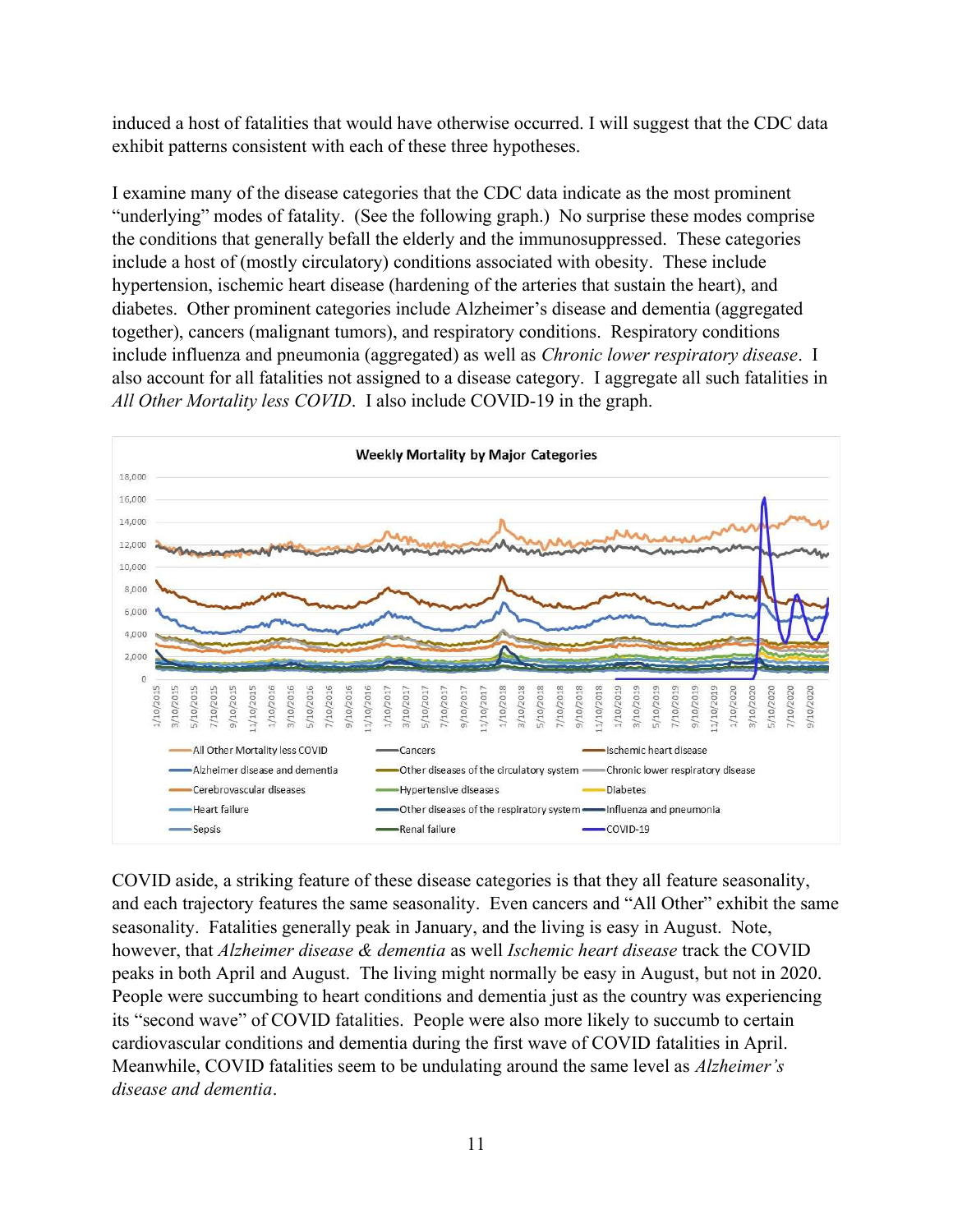I now apply the benchmark regression individually to many of the disease categories. I generate benchmark mortality for those same disease categories and then calculate excess mortality for each disease category. Consider Ischemic heart disease in the next graph:



The seasonality of fatalities attributed to ischemic heart disease is easier to see. The fact that ischemic heart disease spikes at same time COVID spikes in April is also obvious. Why might this be? One reason would be a tight connection between obesity and COVID. Specifically, researchers have identified a likely molecular mechanism that links the two. Adipose tissue supports fat cells. It also supports a high concentration of ACE2 receptors (angiotensin converting enzyme 2). Meanwhile, "ACE2 has been shown to be the putative receptor for the entry of COVID-19 into host cells."<sup>2</sup> People who support a lot of ACE2 receptors are more likely to suffer severe effects from an infection that a slimmer person would have been more likely to shake off.

So, note the health analyst's problem. If there really is a tight correlation between COVID and ischemic heart disease (by way of the ACE2 mechanism), should the analyst attribute a given fatality to COVID or to ischemic heart disease? About 7,800 excess fatalities attributed to ischemic heart disease obtain in 2020. Should most or all of those excess fatalities have been attributed to COVID? Or, as may have been the case, had COVID been indicated as one of some

<sup>&</sup>lt;sup>2</sup> "Risk of COVID-19 for Patients with Obesity," Obesity Reviews, March 31, 2020 accessed at https://onlinelibrary.wiley.com/doi/full/10.1111/obr.13034.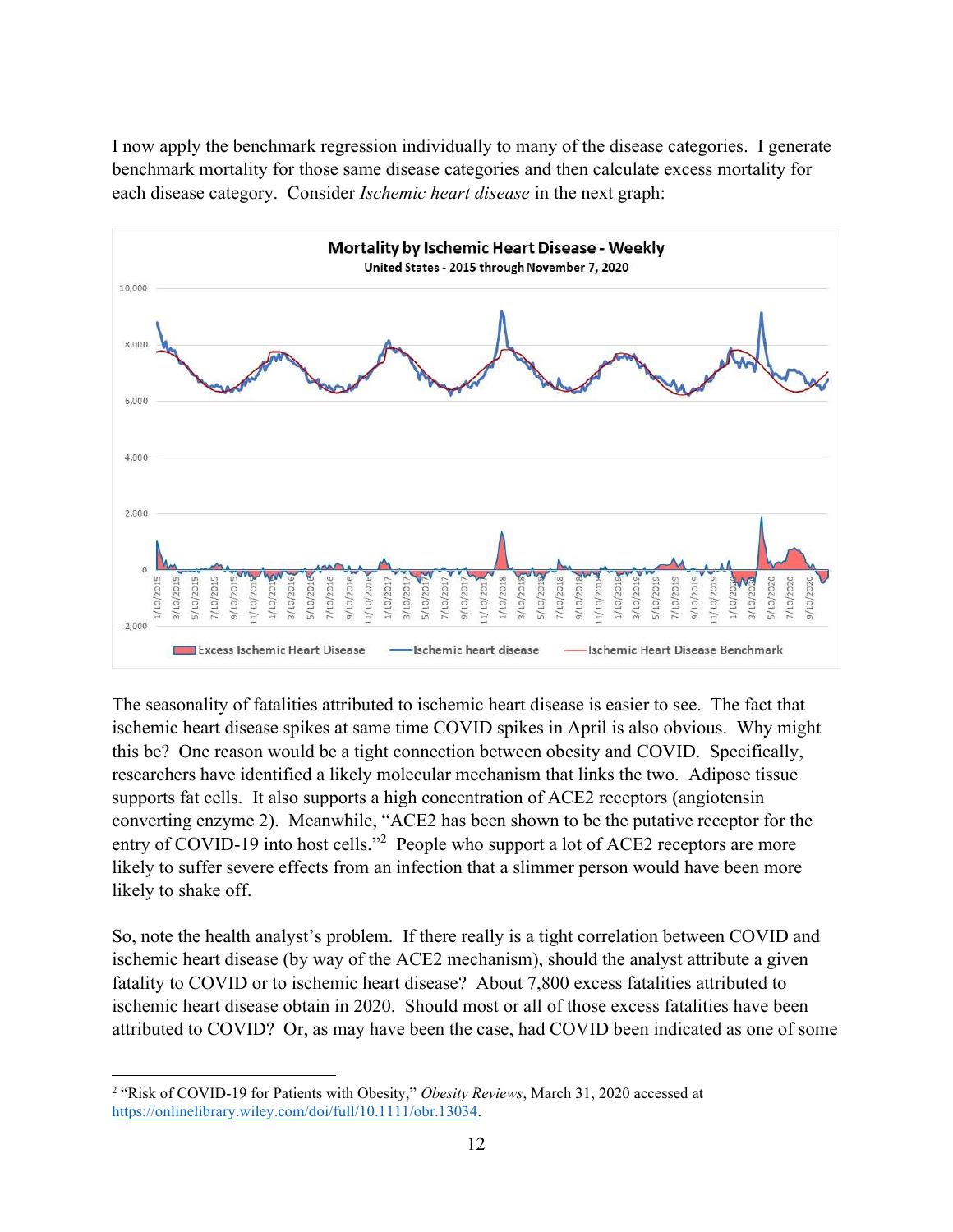number of contributing factors? The CDC would know, but the publicly available data do not provide insight.

One could reasonably ask whether or not 7,800 excess fatalities attributed to ischemic heart disease is exceptional. Is 7,800 a high number? Further below I will suggest that it is. But, for now, consider All Other Mortality less COVID in the following graph:



All Other Mortality does not exhibit the same ostentatious peak in April 2020 that COVID or even ischemic heart disease does, but it does go on to generate a large volume of excess mortality, especially in the summer months. Indeed, through November 7, excess All Other Mortality exceeds 32,000 in 2020 – an exceptionally high toll.

In the next graph, we examine excess mortality by disease categories by year over the last several years.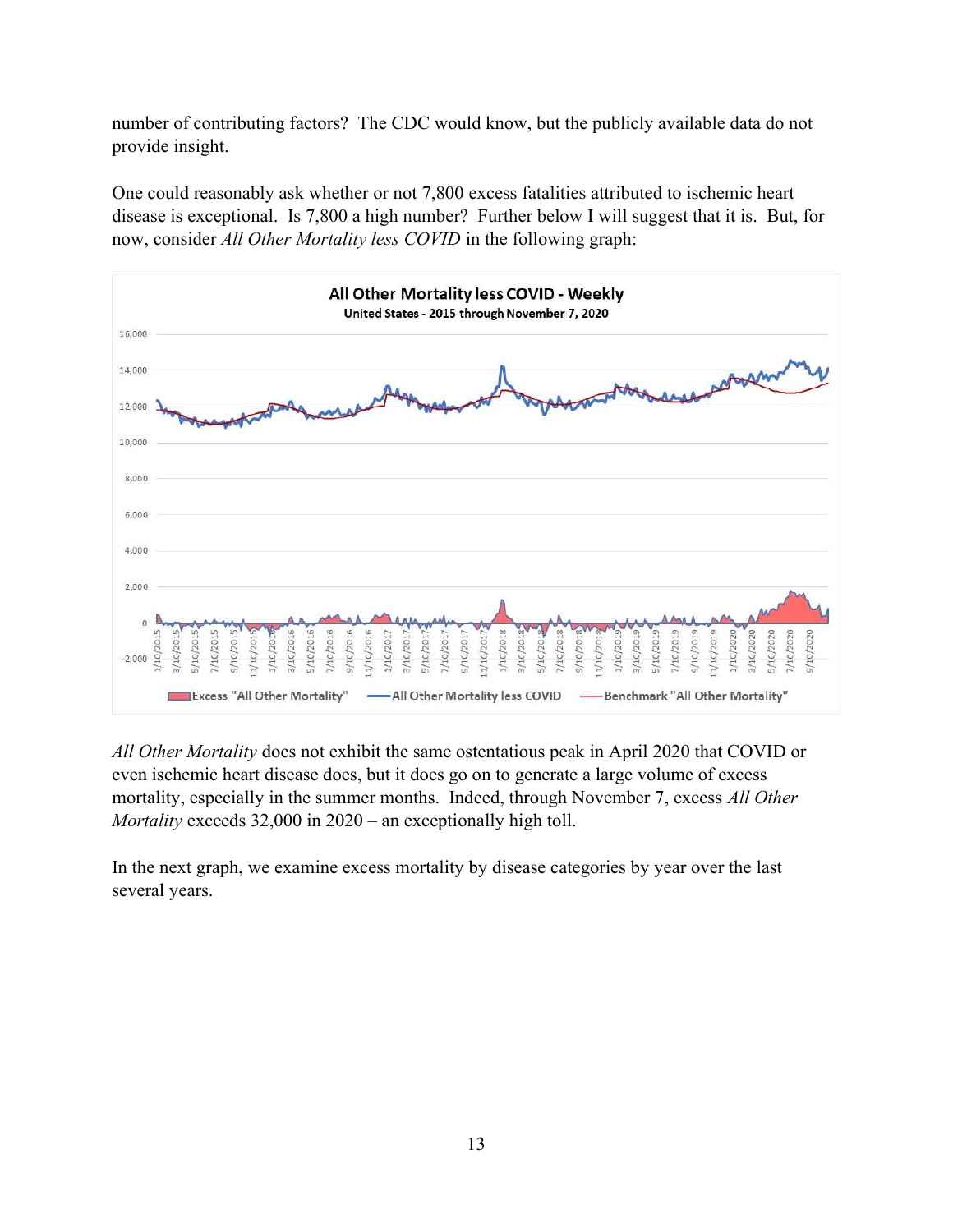

As noted, excess All Other Mortality exceeds 32,000 in 2020. Excess Alzheimer's disease and dementia is also conspicuous in 2020. It totals very nearly 14,000. Then there is a cluster of obesity-related conditions: ischemic heart disease, diabetes, and hypertension. Collectively, they account for about 22,000 excess fatalities. Then there is the matter of diseases that conspicuously disappear in 2020. There are 9,000 "too few" fatalities attributed to Chronic lower respiratory disease in 2020. Also, over 6,000 cancers disappear.

The 15,000-plus missing cases of cancer and chronic lower respiratory disease may have been folded in to the toll of COVID fatalities. I would suggest that such "missing cases" comprise good candidates for fatalities that would have occurred in 2020 even in the absence of COVID-19. At the same time, however, the 22,000-plus cases of obesity-related fatalities comprise good candidates for fatalities that might very well have been attributed to COVID. The matter of conspicuously excess fatalities attributed to Alzheimer's disease, dementia, and All Other is different. They are less likely to have been influenced directly by COVID but, rather, comprise good candidates for fatalities in 2020 that could have been avoided but for poor institutional responses to COVID. The excess fatalities from *Alzheimer's disease and dementia* may have derived from the abandonment and isolation of elderly people in nursing homes. The excess of All Other Mortality may involve younger people who had been pushed over the edge by the lockdowns.

The may-have-this and the may-have-that simply reflects that the publicly-available data do not afford finely-tuned tests of policy-relevant hypotheses. Those hypotheses would include: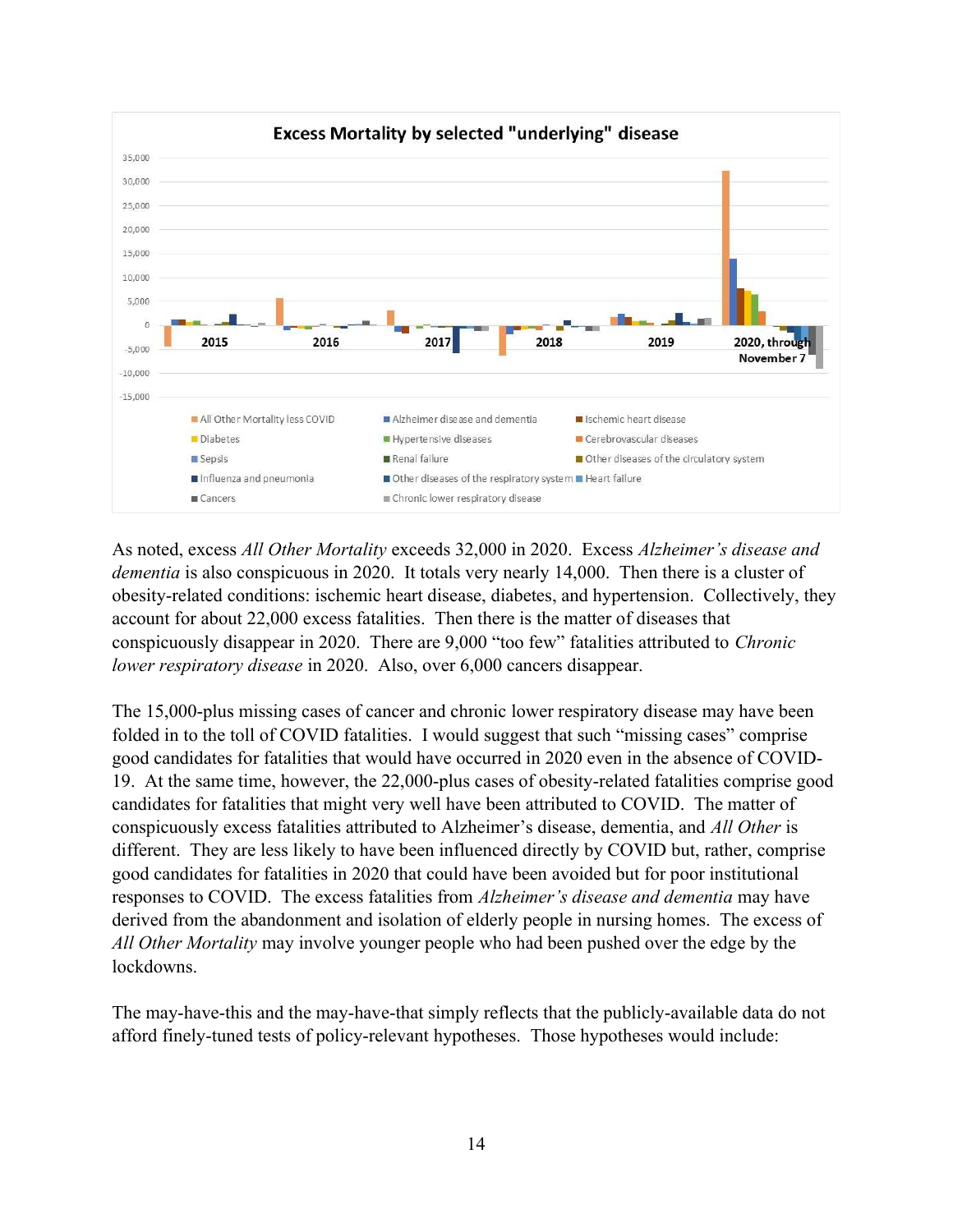(1) All Other Mortality features a younger profile of people, and those people were more likely working in industries most effected by lockdowns. Those industries would include hospitality services.

(2) The obesity-related fatalities really did involve people for whom obesity was a prominent risk factor for COVID-19 infection.

(3) The "missing" cancer cases and cases of chronic lower respiratory disease did involve COVID infections even though such infections had not been indicated as the underlying cause of mortality.

The CDC sits on top of the data that could enable one to test these hypotheses.

## Discussion –

Coming in to this exercise I was open to the idea that COVID fatalities were largely displacing fatalities that would have occurred absent the advent of COVID in 2020. That is the kind of proposition that Dr. Briand has advanced in her own analysis of the CDC data. Evidence that total mortality in 2020 had not appreciably increased would be abundantly consistent with that proposition. To explore this proposition, one would have to craft a counterfactual: How many people would have died absent the emergence of COVID? I crafted a benchmark of weekly mortality. The difference between the benchmark and actual mortality constitutes a measure of "excess mortality".

It is hard to not conclude that COVID has induced excess mortality in 2020, but its effects are far more complex than a straight count of COVID fatalities would suggest. While the CDC attributes nearly 215,000 fatalities directly to COVID (through November 7, 2020), it is not immediately obvious that one can attribute all of that toll to excess mortality. Patterns in the data are consistent with the proposition more than 15,000 in the COVID toll would likely have succumbed to various cancers or chronic lower respiratory disease in 2020 in the absence of COVID. At the same time however, one could potentially add to the COVID toll as many as 22,000 whose obesity-related conditions may have been aggravated by COVID infections. But, even some large of share of these people may have perished in 2020 absent COVID. They were not healthy. A real tragedy, however, appears to be the conspicuous excess mortality derived from Alzheimer's disease and "All Other" mortality. Altogether, these 46,000 fatalities may have been avoidable but for the coarseness and crudeness of policy responses to COVID. Admittedly, the excess fatalities attributed to Alzheimer's disease and dementia involve people who were likely not long for this world, but the toll does raise questions about the management of elder care. Meanwhile, the toll of "All Other Mortality" will have swept up a younger crowd of people who will have been denied many years, perhaps decades, of life.